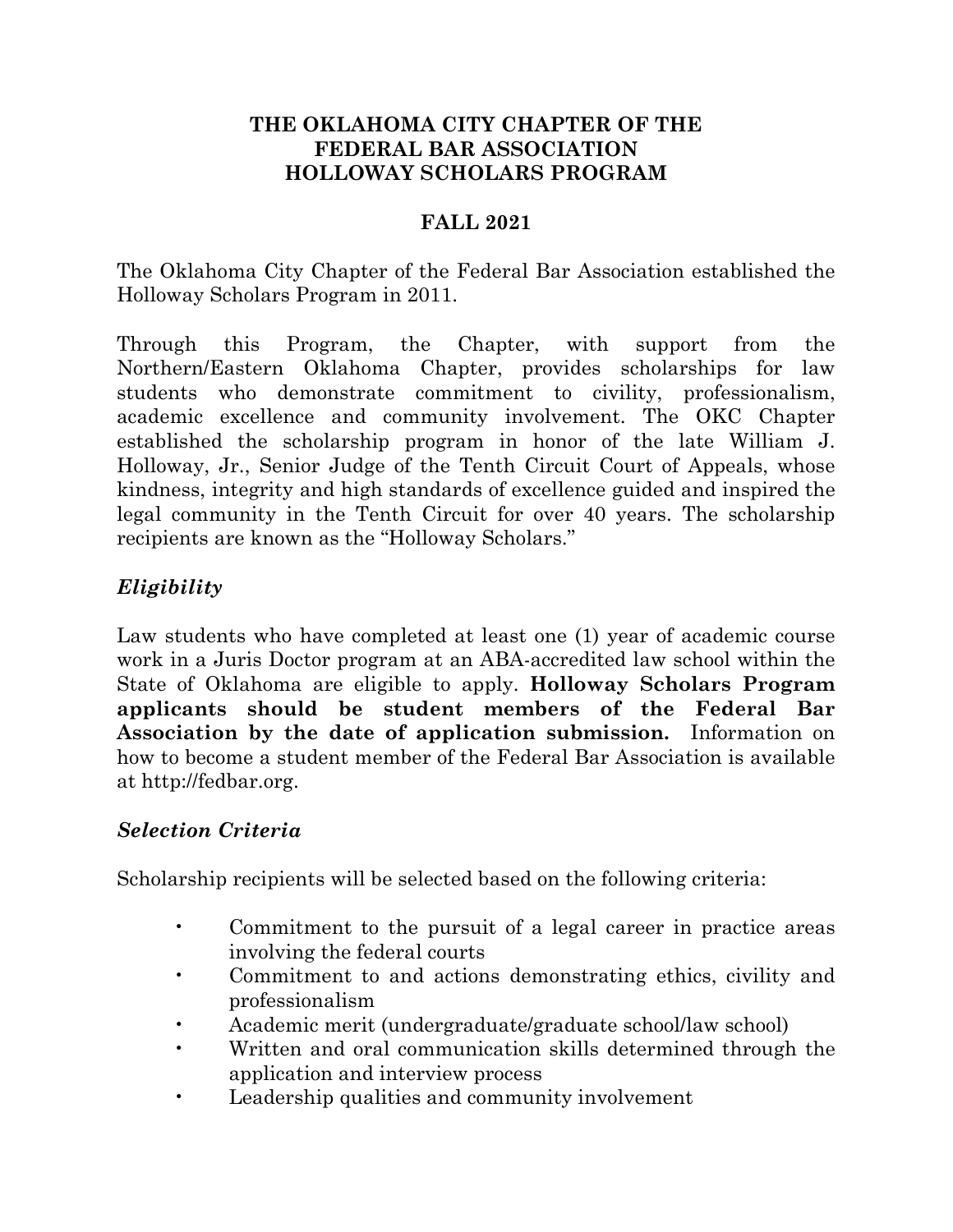# *Financial Award*

Each recipient of the Holloway Scholarship will receive an award of at least **\$1,500**.

# *Application Process*

Applications will be accepted through **October 12, 2021**. Applicants are required to submit the following documents for consideration:

- Completed Holloway Scholars Program/Scholarship Application Form;
- Resumé;
- Transcripts (law school/graduate school/undergraduate); Unofficial transcripts may be submitted;
- Contact information for **three (3)** references, at least one of whom can speak to the applicant's commitment to civility, ethics and professionalism; and
- A written statement (no more than **two (2)** typewritten pages, double-spaced) describing how the applicant meets the criteria for the scholarship

All applications will be reviewed by the Holloway Scholars Selection Committee appointed by the Chapter President. The Committee plans to conduct interviews on **October 29, 2021**. The Committee will announce the award(s) later that month, and the recipient(s) will be featured and recognized in *The Holloway*, the OKC Chapter's newsletter. The Chapters anticipate also honoring the Scholars at the 2022 William J. Holloway, Jr. Lecture, an event sponsored by the Oklahoma City Chapter of the Federal Bar Association and open to the public.

# *About Judge William J. Holloway Jr.*

William J. Holloway, Jr. was born in Hugo, Oklahoma, in 1923. He was the son of the late Governor and Mrs. William J. Holloway.

Judge Holloway's family moved to Oklahoma City in 1927, where he received his elementary education in the Oklahoma City public schools, graduating from Classen High School in 1941. He attended the University of Oklahoma for two years before World War II and for one year after serving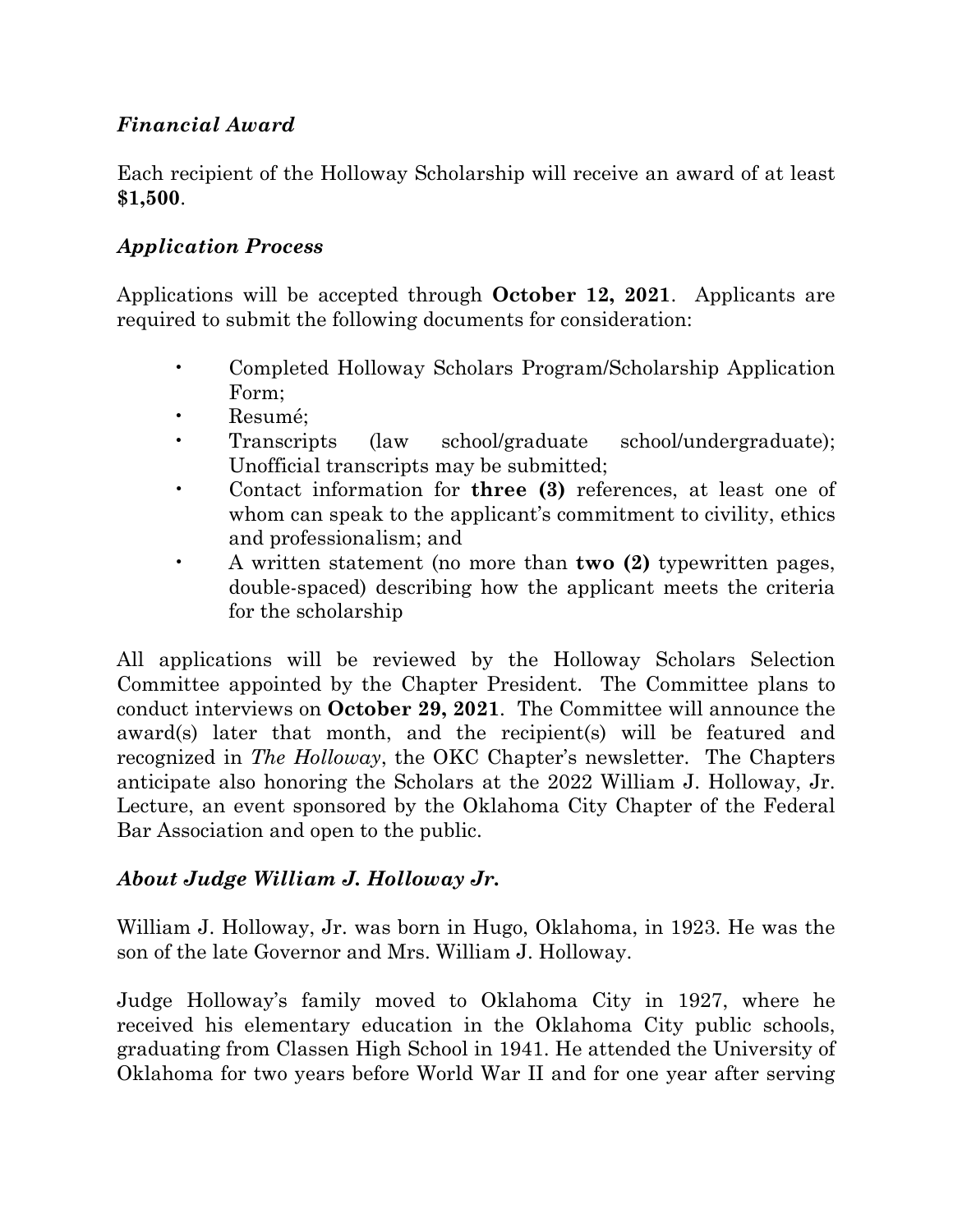in the United States Army, receiving his B.A. from the University in 1947. He received his LL.B. from Harvard Law School in 1950.

After being in general practice with his father and uncle in Oklahoma City, he served as an attorney in the Department of Justice in Washington, D.C., in 1951 and 1952. He then returned to general practice in Oklahoma City until his appointment by President Johnson as a United States Circuit Judge of the Tenth Circuit on September 16, 1968. He served as Chief Judge of the Tenth Circuit from September 1984 until September 1991. In 1988, Judge Holloway received the President's Award from the Oklahoma Bar Association for his twenty years of judicial service. In 1991, he received the Humanitarian Award from the Oklahoma City Region of the National Conference of Christians and Jews. In August 1991, the Oklahoma City University conferred an Honorary Doctor of Laws Degree on Judge Holloway.

Judge Holloway took senior status in 1992 but remained active on the court as a senior judge until his death on April 25, 2014. By that time, he had become the longest-serving judge in the history of the Tenth Circuit with a tenure of over forty-five years.

On February 12, 2016, the United States Courthouse for the Western District of Oklahoma was renamed the William J. Holloway, Jr. United States Courthouse.